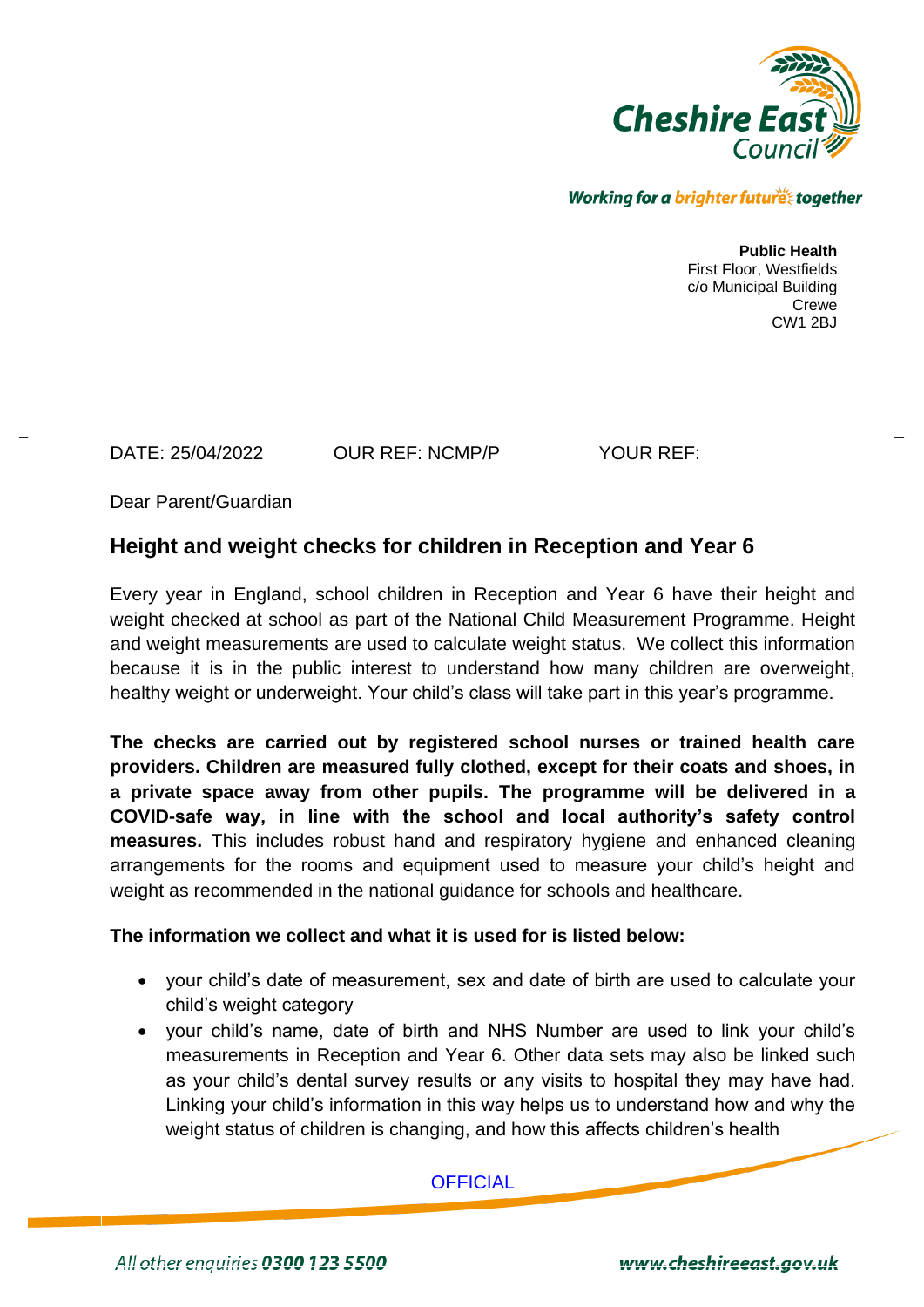- your child's ethnicity and address are used to help understand some of the reasons for the difference and changes in child weight across England
- your address is required to send you your child's feedback letter. This will include your child's measurements together with information about healthy eating, being active and related activities available in your area.
- your email address and telephone number are required as we may contact you by email or telephone to discuss your child's feedback/ send you your child's feedback letter by email/ offer you further support following your child's height and weight measurement. This may include a referral to the Council's free **Family Weight Management** programme which is part of the **One You Cheshire East** service [\(www.oneyoucheshireeast.org\)](http://www.oneyoucheshireeast.org/).

All the data collected is also used for improving health, care and services through research and planning.

# **All this information is treated confidentially and held securely. No individual measurements will be given to school staff or other children.**

### **How the data is used**

The information collected from all schools in the area will be gathered together and held securely by Cheshire East Council. We will store your child's information as part of their local child health record on the NHS's child health information database and share it with their GP.

All the information collected about your child will be sent by us to NHS Digital. NHS Digital is responsible for collecting data and information about health and care so that this can be used to monitor and improve the care provided to people across England.

The information collected about your child will also be shared by NHS Digital with Public Health England but in a de-personalised form only. This means Public Health England will not be able to identify your child. Public Health England is responsible for working to protect and improve the nation's health.

Both NHS Digital and Public Health England will use the information from the National Child Measurement Programme to better understand numbers and trends in child weight and body mass index (BMI). This helps with the planning of services to support healthy lifestyles in your area. No information will ever be published by NHS Digital or Public Health England that identifies your child.

**OFFICIAL** De-personalised information from the National Child Measurement Programme may also be shared by NHS Digital with other organisations, such as universities. This is to help improve health, care and services through research and planning. This information cannot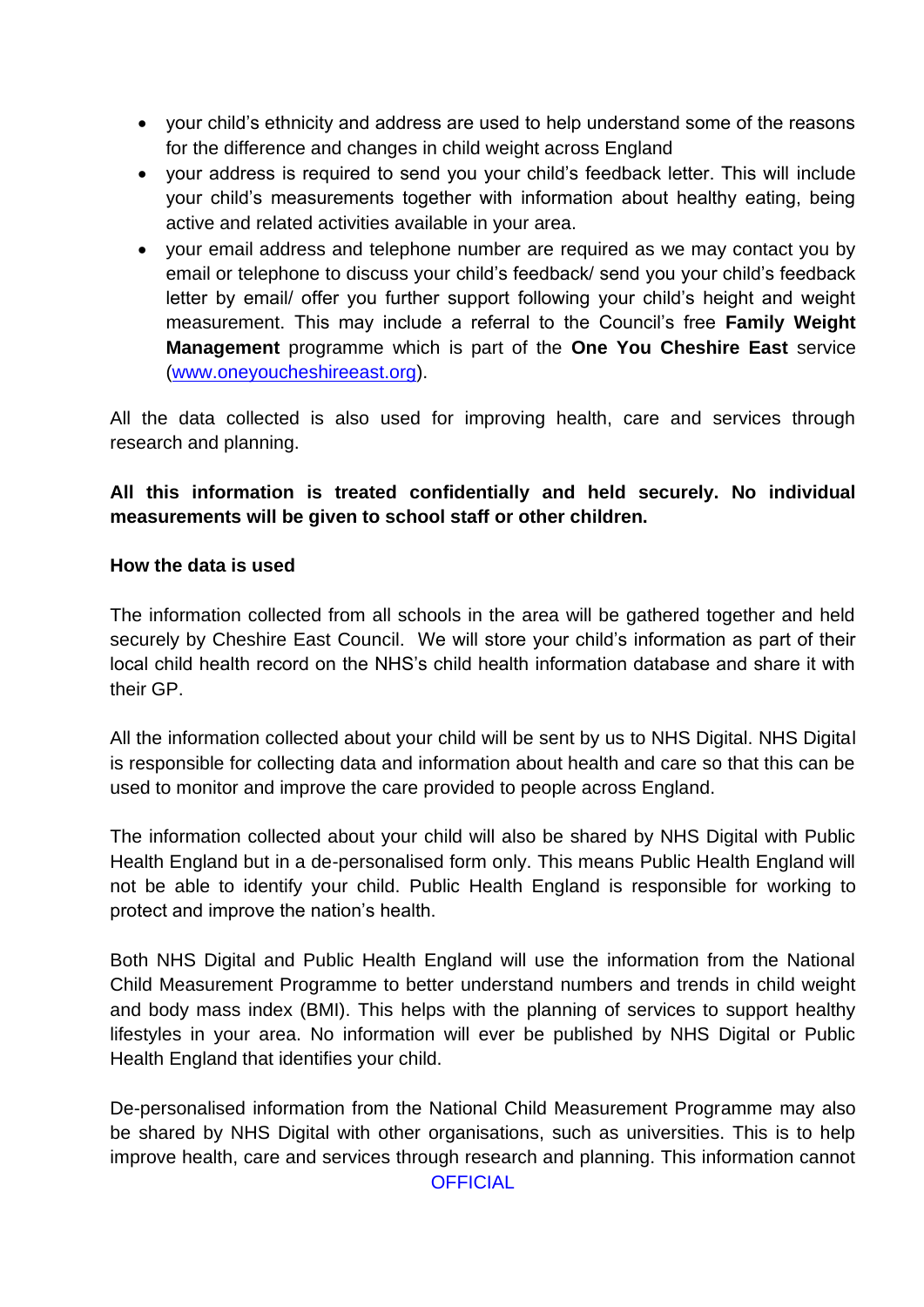be used to identify your child, and NHS Digital only ever shares information for research with the approval of an independent group of experts.

## **Withdrawing your child from the National Child Measurement Programme**

If you are happy for your child to be measured, you do not need to do anything.

If you **do not** want your child's height and weight to be checked, or your child has a medical condition that affects their height or weight please let us know using the contact details provided below:

[wchc.centralscreeners@nhs.net](mailto:wchc.centralscreeners@nhs.net)

Children will not be made to take part on the day if they do not want to.

We hope you will support in participation of this important programme and that this letter provides the information and assurances you need.

Yours faithfully,

<u> Zeorazport</u>

Matt Tyrer **Matt Tyrer** Service Contract Contract And Matt Tyrer Matt Tyrer Matt Tyrer Matt Contract Contract On Cheshire East Council Cheshire East Council



Director of Public Health Director of Education and 14-19 Skills

Go online to find: • Information and advice • An easy to use directory of support www.cheshireeast.gov.uk/livewell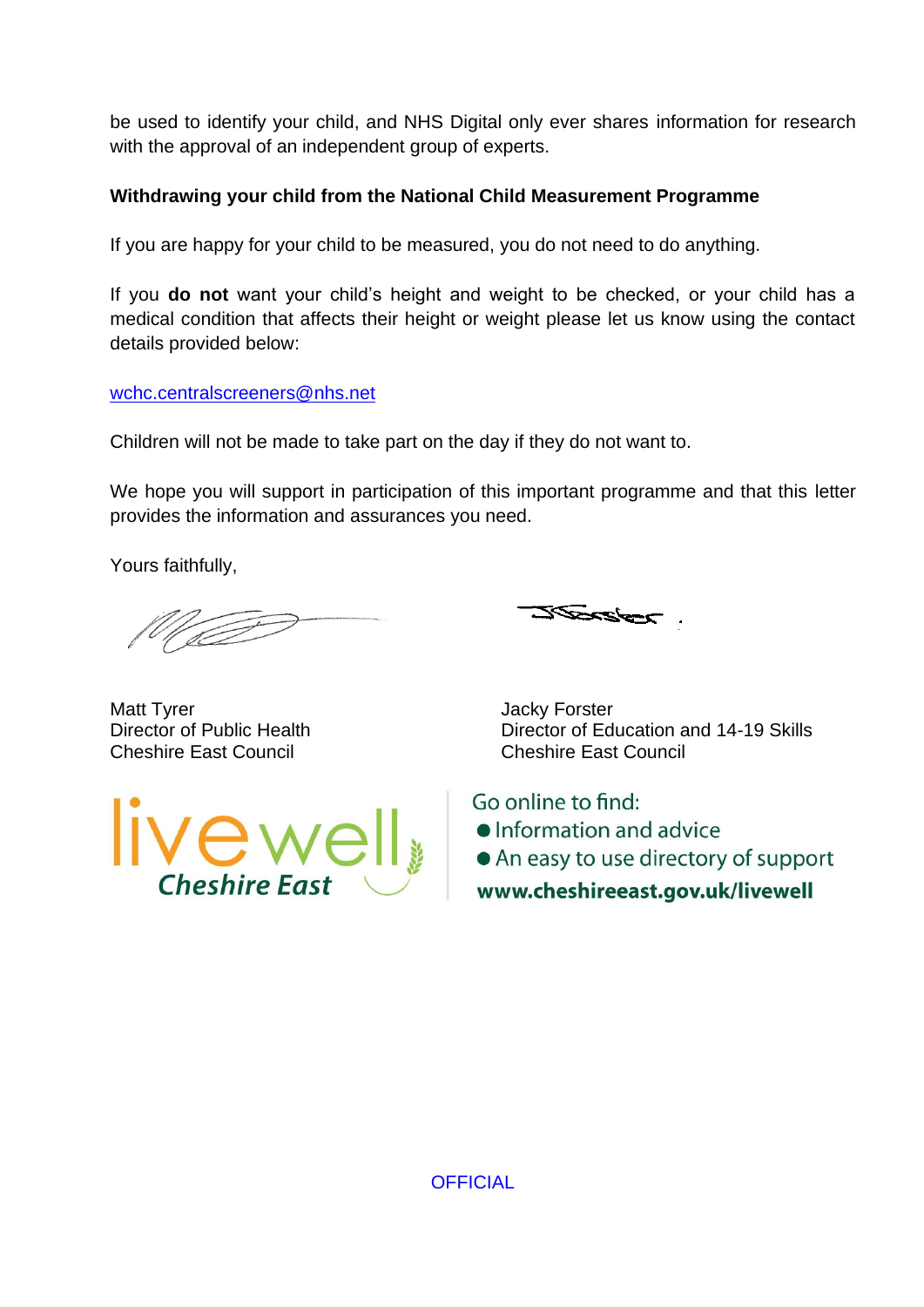### **Further Information**

Further information about the National Child Measurement Programme can be found at [https://www.nhs.uk/live-well/healthy-weight/national-child-measurement-programme](https://www.nhs.uk/live-well/healthy-weight/national-child-measurement-programme/)

Information and fun ideas to help your kids stay healthy can be found at <https://www.nhs.uk/change4life>

Information about how Cheshire East Council collects and uses your data can be found at

[https://www.cheshireeast.gov.uk/council\\_and\\_democracy/council\\_information/website\\_in](https://www.cheshireeast.gov.uk/council_and_democracy/council_information/website_information/privacy-notices/privacy-notice.aspx) [formation/privacy-notices/privacy-notice.aspx](https://www.cheshireeast.gov.uk/council_and_democracy/council_information/website_information/privacy-notices/privacy-notice.aspx)

Information about how NHS Digital and Public Health England collect and use information can be found at [https://digital.nhs.uk/about-nhs-digital/our-work/keeping](https://digital.nhs.uk/about-nhs-digital/our-work/keeping-patient-data-safe/how-we-look-after-your-health-and-care-information)[patient-data-safe/how-we-look-after-your-health-and-care-information](https://digital.nhs.uk/about-nhs-digital/our-work/keeping-patient-data-safe/how-we-look-after-your-health-and-care-information) and [https://www.gov.uk/government/organisations/public-health-england/about/personal](https://www.gov.uk/government/organisations/public-health-england/about/personal-information-charter)[information-charter](https://www.gov.uk/government/organisations/public-health-england/about/personal-information-charter)

Information about the organisations NHS Digital has shared information from the National Child Measurement Programme can be found at [https://digital.nhs.uk/services/national-child-measurement-programme](https://digital.nhs.uk/services/national-child-measurement-programme/)

## **How your child's data is collected and processed as part of the National Child Measurement Programme (NCMP)**

Local authorities have a legal duty to collect the NCMP data. They do this by following guidance from Public Health England. Local authorities are responsible for making decisions on how the data is collected and for making sure it is protected. Local NCMP service providers are contracted to carry this out; this might be through the school nursing team working in schools or a local healthcare provider. The team collecting the data enter it into the NCMP IT system, which is provided by NHS Digital. The data may also be entered into a local child health information system. Your local authority is responsible for sending the data to NHS Digital. NHS Digital and Public Health England are jointly responsible for the data held at a national level. Your local authority is responsible for the data held locally.